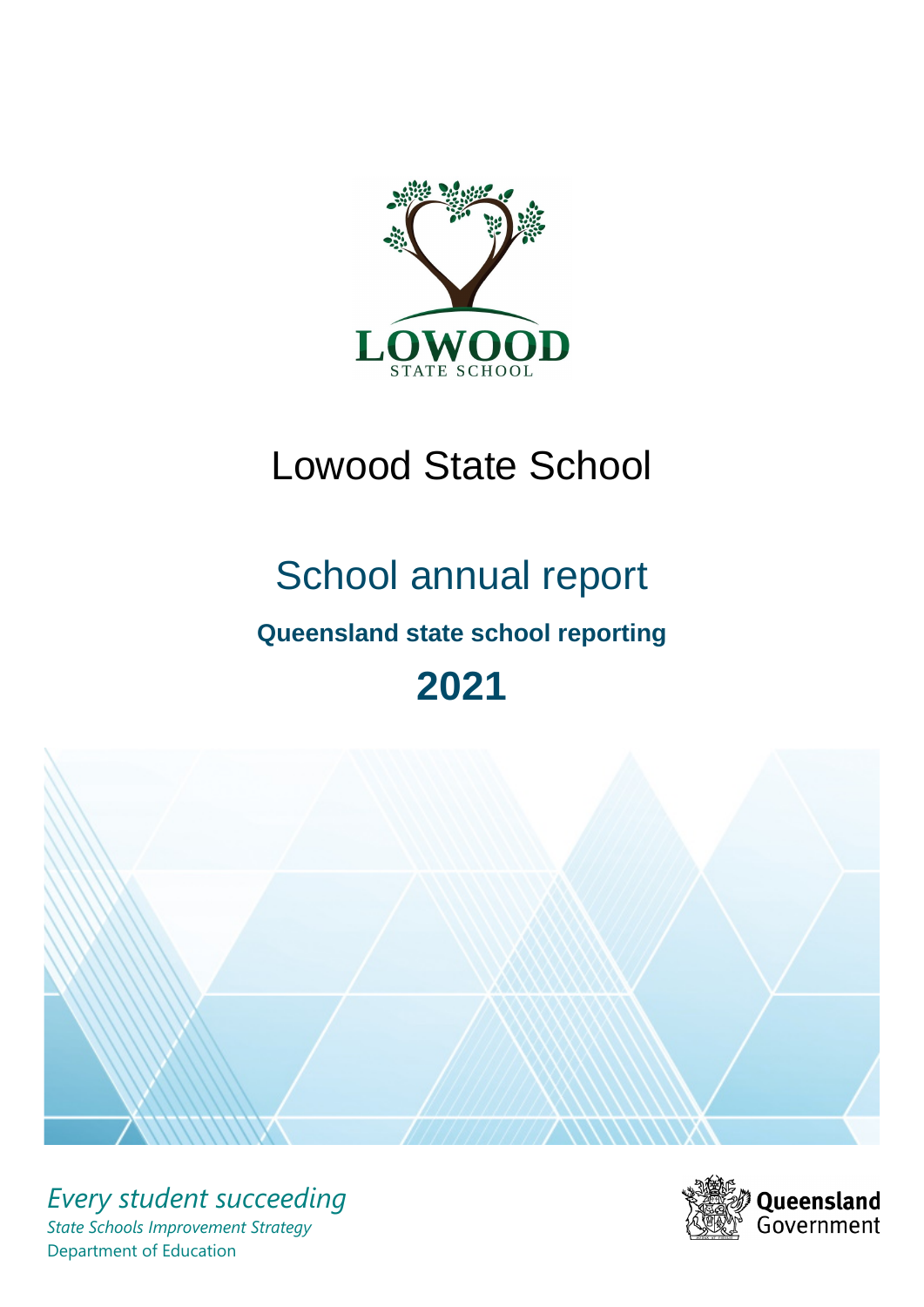**OFFICIAL – Public** Published as information source only. Public information used to create this report may not appear in this format in the public domain Please refer to disclaimer information.

#### **Contact details**

| <b>Postal Address</b> | Peace Street Lowood 4311     |
|-----------------------|------------------------------|
| <b>Phone</b>          | (07) 5427 2333               |
| Fax                   | (07) 5427 2300               |
| Email                 | principal@lowoodss.eq.edu.au |
| Website               | https://lowoodss.eq.edu.au   |

#### **Disclaimer**

The materials presented in this report are distributed by the Department of Education (the department) as an information source only.

The information and data in this report is subject to change without notice.<br>The department makes no statements, representations, or warranties about the accuracy or completeness of, and you should not rely on, any informa report.

The department disclaim all responsibility and all liability (including without limitation, liability in negligence) for all expenses, losses, damages and costs you might incur as a result of the information in this report being inaccurate or incomplete in any way, and for any reason. Despite our best efforts, the department makes no warranties that the information in this report is free of infection by computer viruses or other contamination.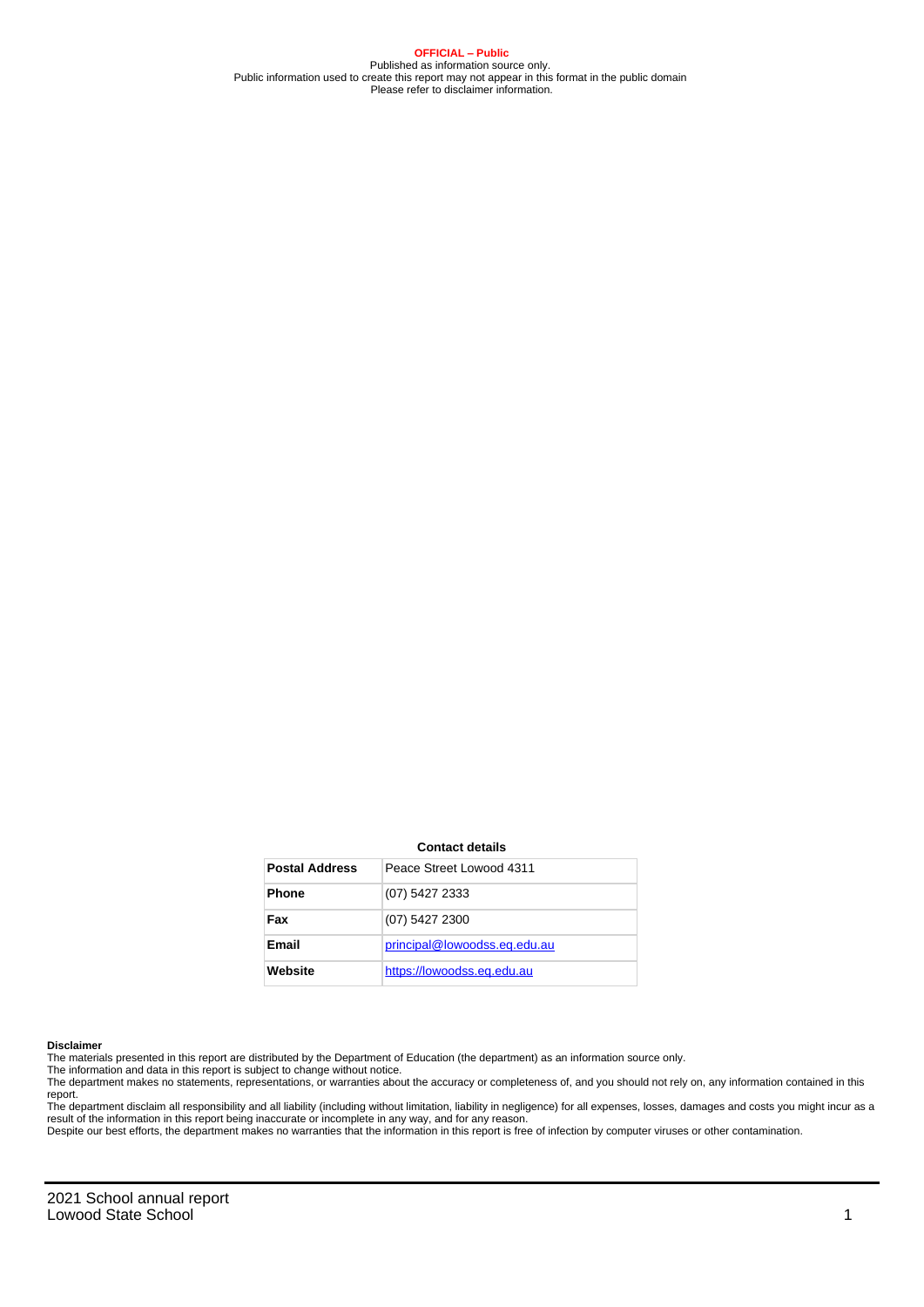| School context                   |                                                                                                                                                                                         |
|----------------------------------|-----------------------------------------------------------------------------------------------------------------------------------------------------------------------------------------|
| Coeducational or single sex      | Coeducational                                                                                                                                                                           |
| <b>Independent Public School</b> | No.                                                                                                                                                                                     |
| Year levels offered in 2021      | Early Childhood - Year 6                                                                                                                                                                |
| Webpages                         | Additional information about Queensland state schools is located on the:<br>My School website<br>Queensland Government data website<br>Queensland Government schools directory website. |

# **Characteristics of the student body**

### **Student enrolments**

#### **Table 1: Student enrolments by year level**

|                   |      | <b>February</b> |      |      | <b>August</b> |      |
|-------------------|------|-----------------|------|------|---------------|------|
| <b>Year Level</b> | 2019 | 2020            | 2021 | 2019 | 2020          | 2021 |
| <b>Prep Year</b>  | 43   | 49              | 38   | 42   | 45            | 39   |
| Year 1            | 41   | 43              | 43   | 37   | 46            | 46   |
| Year 2            | 34   | 37              | 45   | 33   | 43            | 46   |
| Year <sub>3</sub> | 37   | 40              | 40   | 35   | 42            | 43   |
| Year 4            | 41   | 34              | 45   | 39   | 37            | 45   |
| Year <sub>5</sub> | 37   | 44              | 34   | 37   | 44            | 34   |
| Year <sub>6</sub> | 53   | 41              | 45   | 50   | 38            | 44   |
| <b>Total</b>      | 286  | 288             | 290  | 273  | 295           | 297  |

Notes

1. Student counts include headcount of all full- and part-time students at the school.

## **Average class sizes**

#### **Table 2: Average class size information for each phase of schooling**

| <b>Year Levels</b> | 2019 | 2020 | 2021 |
|--------------------|------|------|------|
| Prep – Year 3      | 21   | 23   | 22   |
| Year 4 – Year 6    | 21   | フフ   | 25   |

Notes

1. Classes are measured against the target of 25 students per teacher in Prep to Year 3 and Years 11 to 12, and target of 28 students per teacher in Years 4 to 10. Where composite classes exist across cohorts (e.g. Year 3/4) the class size targets would be the lower cohort target.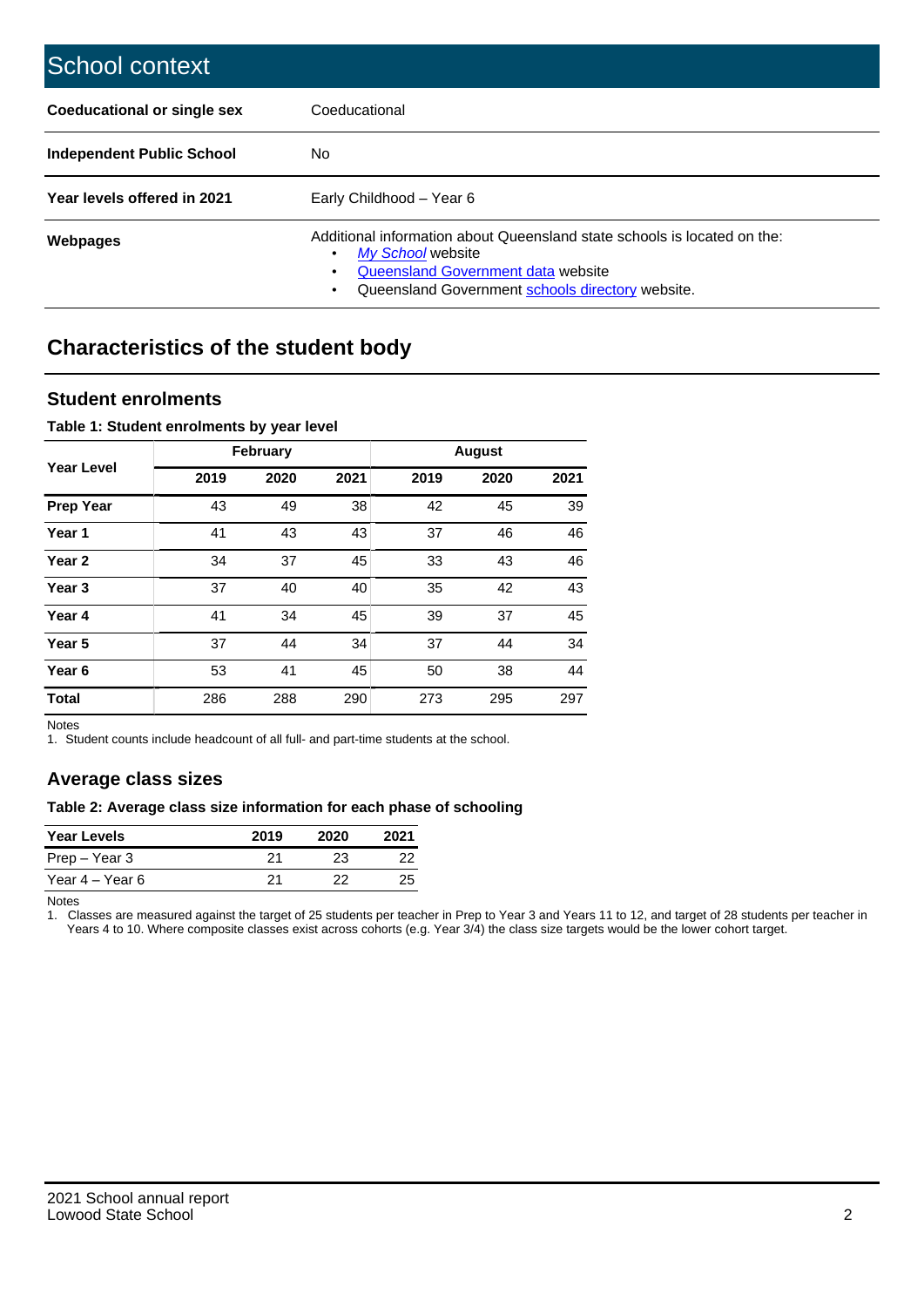## **Respectful relationships education**

To support students' learning, health and wellbeing all state schools are required to implement respectful relationships education through the Prep to Year 10 Australian Curriculum: Health and Physical Education and/or through school pastoral care programs across Prep to Year 12.

### **Parent, student and staff satisfaction**

Tables 3–5 show selected items from the Parent/Caregiver, Student and Staff School Opinion Surveys. In response to the COVID-19 health emergency, the annual school opinion surveys of students, teachers and staff were not administered in 2020. A new time series started in 2021 and data from this collection is not considered directly comparable with earlier collections due to significant methodology changes.

For state level information go to the **[School Opinion Survey](https://qed.qld.gov.au/publications/reports/statistics/schooling/schools/schoolopinionsurvey) webpage**.

#### **Table 3: Parent/Caregiver Survey**

| Percentage of parents/caregivers who agree <sup>1</sup> that:                                               | 2019   | 2020 | 2021  |
|-------------------------------------------------------------------------------------------------------------|--------|------|-------|
| This is a good school.                                                                                      | 86.7%  |      | 96.9% |
| My child likes being at this school. <sup>2</sup>                                                           | 100.0% |      | 93.8% |
| My child feels safe at this school. <sup>2</sup>                                                            | 93.8%  |      | 93.8% |
| My child's learning needs are being met at this school. <sup>2</sup>                                        | 100.0% |      | 90.3% |
| My child is making good progress at this school. <sup>2</sup>                                               | 100.0% |      | 93.5% |
| Teachers at this school expect my child to do his or her best. <sup>2</sup>                                 | 100.0% |      | 96.9% |
| Teachers at this school provide my child with useful feedback about his or her school<br>work. <sup>2</sup> | 100.0% |      | 96.9% |
| Teachers at this school motivate my child to learn. <sup>2</sup>                                            | 100.0% |      | 96.9% |
| Teachers at this school treat students fairly. <sup>2</sup>                                                 | 93.8%  |      | 87.5% |
| I can talk to my child's teachers about my concerns. <sup>2</sup>                                           | 100.0% |      | 96.9% |
| This school works with me to support my child's learning. <sup>2</sup>                                      | 100.0% |      | 90.6% |
| This school takes parents' opinions seriously. <sup>2</sup>                                                 | 93.3%  |      | 87.1% |
| Student behaviour is well managed at this school. <sup>2</sup>                                              | 100.0% |      | 81.3% |
| This school looks for ways to improve. <sup>2</sup>                                                         | 100.0% |      | 96.7% |
| This school is well maintained. <sup>2</sup>                                                                | 81.3%  |      | 90.6% |

Notes

1. Agree represents the percentage of respondents who Somewhat Agree, Agree or Strongly Agree with the statement.

2. Nationally agreed parents/caregiver items.

3. DW = Data withheld to ensure confidentiality.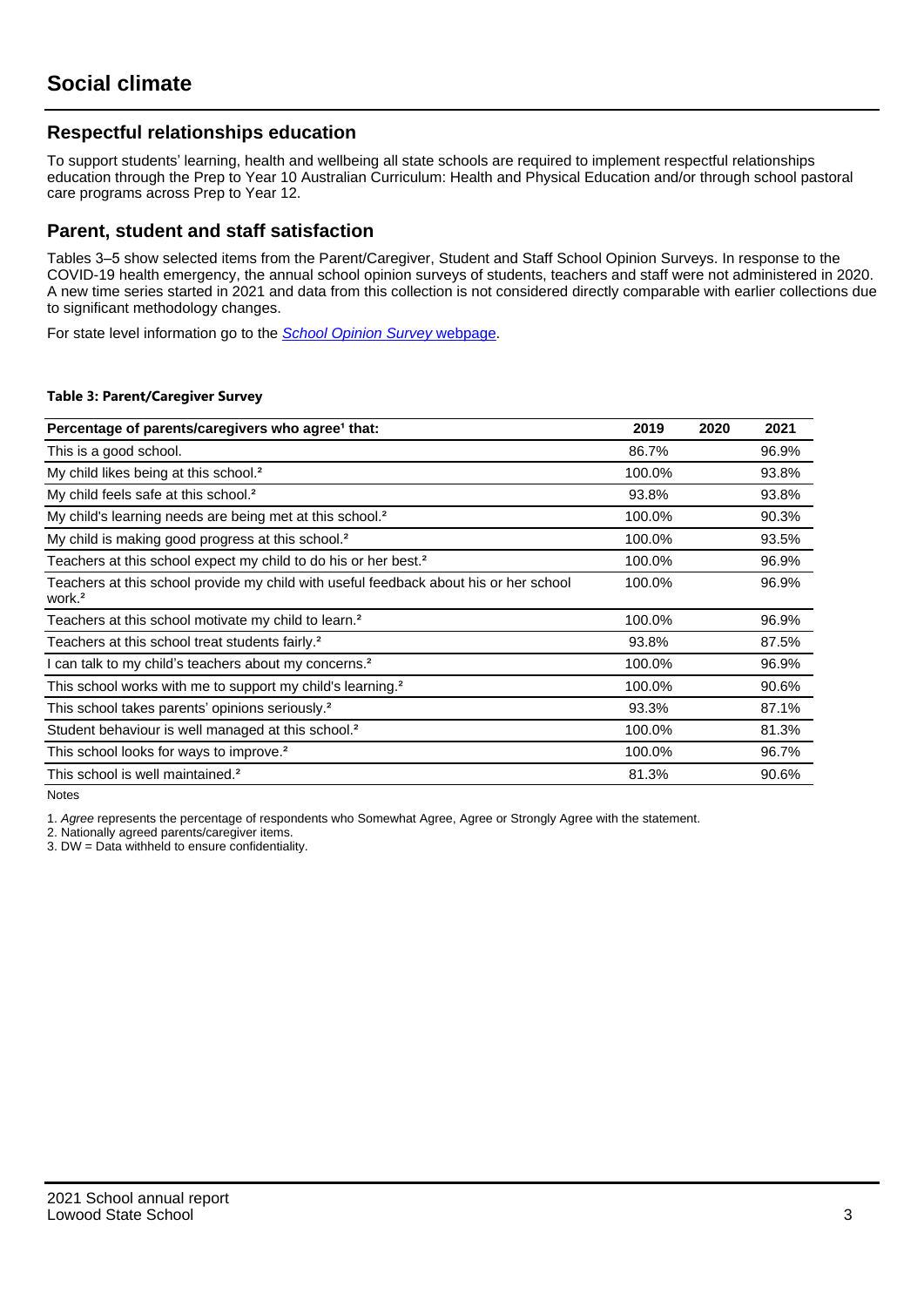#### **Table 4: Student Survey**

| Percentage of students who agree <sup>1</sup> that:                            | 2019  | 2020 | 2021*     |
|--------------------------------------------------------------------------------|-------|------|-----------|
| I like being at my school. <sup>2</sup>                                        | 79.6% |      | <b>DW</b> |
| I feel safe at my school. <sup>2</sup>                                         | 90.6% |      | <b>DW</b> |
| My teachers motivate me to learn. <sup>2</sup>                                 | 92.3% |      | <b>DW</b> |
| My teachers expect me to do my best. <sup>2</sup>                              | 96.2% |      | <b>DW</b> |
| My teachers provide me with useful feedback about my school work. <sup>2</sup> | 94.3% |      | <b>DW</b> |
| Teachers at my school treat students fairly. <sup>2</sup>                      | 83.3% |      | <b>DW</b> |
| I can talk to my teachers about my concerns. <sup>2</sup>                      | 78.8% |      | <b>DW</b> |
| My school takes students' opinions seriously. <sup>2</sup>                     | 77.8% |      | <b>DW</b> |
| Student behaviour is well managed at my school. <sup>2</sup>                   | 56.6% |      | <b>DW</b> |
| My school looks for ways to improve. <sup>2</sup>                              | 90.7% |      | <b>DW</b> |
| My school is well maintained. <sup>2</sup>                                     | 86.3% |      | <b>DW</b> |
| My school gives me opportunities to do interesting things. <sup>2</sup>        | 81.5% |      | <b>DW</b> |

Notes

1. Agree represents the percentage of respondents who Somewhat Agree, Agree or Strongly Agree with the statement.

2. Nationally agreed student items.

3. DW = Data withheld to ensure confidentiality.

#### **Table 5: Staff Survey**

| Percentage of staff who agree <sup>1</sup> that:                                                            | 2019   | 2020 | 2021  |
|-------------------------------------------------------------------------------------------------------------|--------|------|-------|
| I feel confident embedding Aboriginal and Torres Strait Islander perspectives across the<br>learning areas. | 86.7%  |      | 83.3% |
| I enjoy working at this school. <sup>2</sup>                                                                | 96.6%  |      | 91.3% |
| I feel this school is a safe place in which to work. <sup>2</sup>                                           | 96.6%  |      | 95.7% |
| I receive useful feedback about my work at this school. <sup>2</sup>                                        | 93.1%  |      | 81.8% |
| Students are encouraged to do their best at this school. <sup>2</sup>                                       | 96.6%  |      | 95.5% |
| Students are treated fairly at this school. <sup>2</sup>                                                    | 92.9%  |      | 86.4% |
| Student behaviour is well managed at this school. <sup>2</sup>                                              | 100.0% |      | 87.0% |
| Staff are well supported at this school. <sup>2</sup>                                                       | 96.6%  |      | 91.3% |
| This school takes staff opinions seriously. <sup>2</sup>                                                    | 100.0% |      | 85.7% |
| This school looks for ways to improve. <sup>2</sup>                                                         | 100.0% |      | 90.9% |
| This school is well maintained. <sup>2</sup>                                                                | 96.6%  |      | 95.7% |
| This school gives me opportunities to do interesting things. <sup>2</sup>                                   | 96.4%  |      | 81.0% |

Notes

1. Agree represents the percentage of respondents who Somewhat Agree, Agree or Strongly Agree with the statement.

2. Nationally agreed staff items.

3. DW = Data withheld to ensure confidentiality.

## **Description of how this school manages non-attendance**

Queensland state schools manage non-attendance in line with the Queensland Department of Education procedures: [Managing Student Absences and Enforcing Enrolment and Attendance at State Schools](https://ppr.qed.qld.gov.au/pp/managing-student-absences-and-enforcing-enrolment-and-attendance-at-state-schools-procedure); and [Roll Marking in State Schools,](https://ppr.qed.qld.gov.au/pp/roll-marking-in-state-schools-procedure) which outline processes for managing and recording student attendance and absenteeism.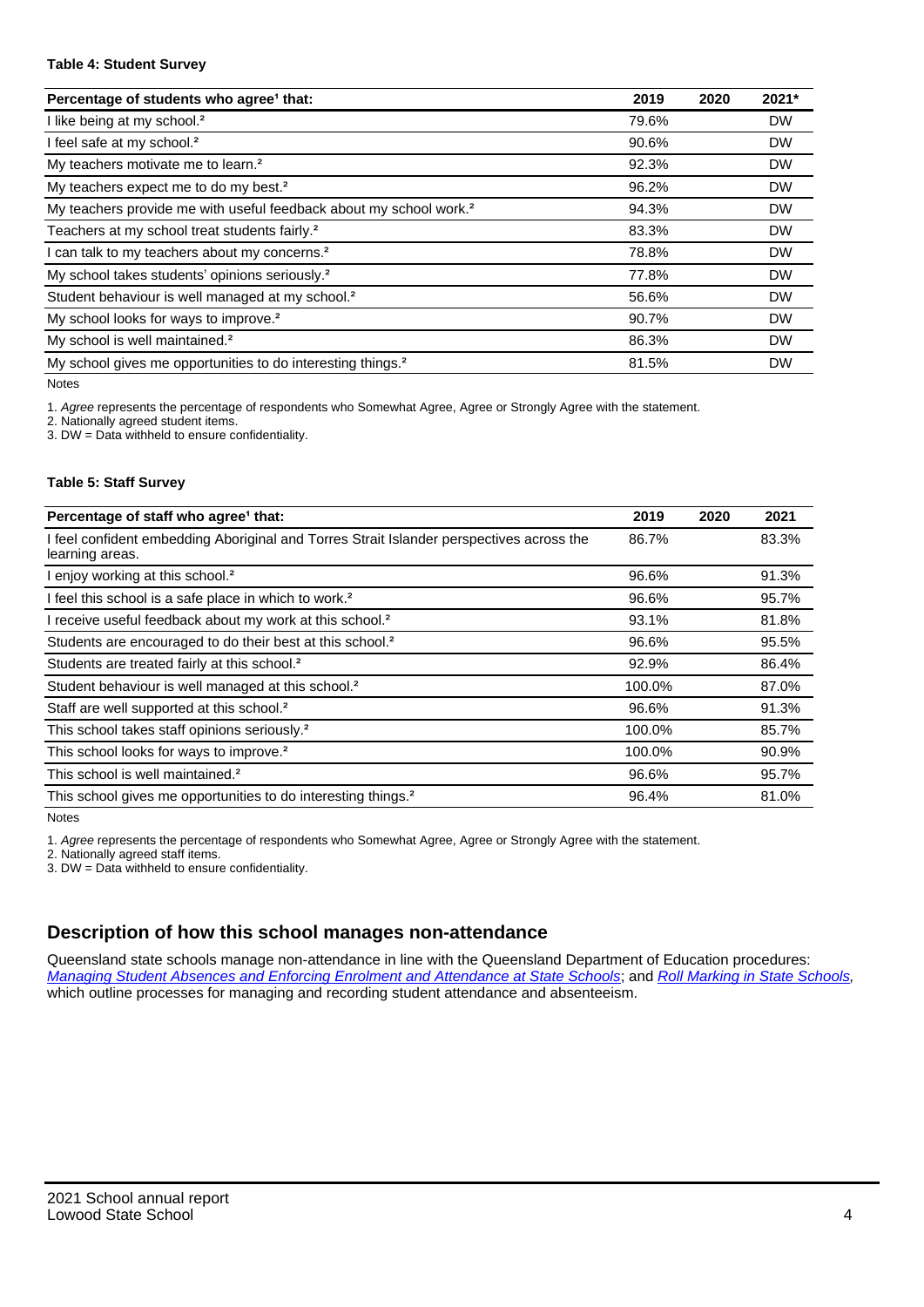## **School disciplinary absences**

#### **Table 6: Count of school disciplinary absences at this school**

| Type of school disciplinary absence | 2019 | 2020 | 2021 |
|-------------------------------------|------|------|------|
| Short suspension                    | 38   | 16   | 42   |
| Long suspension                     | O    |      |      |
| Exclusion                           | 0    |      |      |
| Total                               | 38   |      | 42   |

Notes

1. School disciplinary absence (SDA) data is a total of short suspensions (1–10 days), long suspensions (11–20 days), exclusions and cancellations. 2. The number of SDAs is not the number of students who received an SDA as one student may be suspended several times in a school year. Each time a student is suspended it is recorded as an additional SDA. The data does not reflect the outcomes of appeal decisions.

3. 2020 data was impacted by the COVID-19 health emergency. There were significantly fewer SDAs during the home-based learning period (the first five weeks of Term 2) compared to other years.

# **School funding**

## **School income broken down by funding source**

School income, reported by financial year accounting cycle using standardised national methodologies and broken down by funding source is available via the  $My$  School website.

#### **How to access our income details**

- 1. Click on the My School link <http://www.myschool.edu.au/>.
- 2. Enter the school name or suburb of the school you wish to search.

|  | Search by school name or suburb |  | <b>School sector</b> |  | $\sim$ and $\sim$ represents the set of $\sim$ | <b>State</b> |  |  |  |
|--|---------------------------------|--|----------------------|--|------------------------------------------------|--------------|--|--|--|
|--|---------------------------------|--|----------------------|--|------------------------------------------------|--------------|--|--|--|

3. Click on View School Profile to access the school's profile.



4. Click on Finances and select the appropriate year to view school financial information.

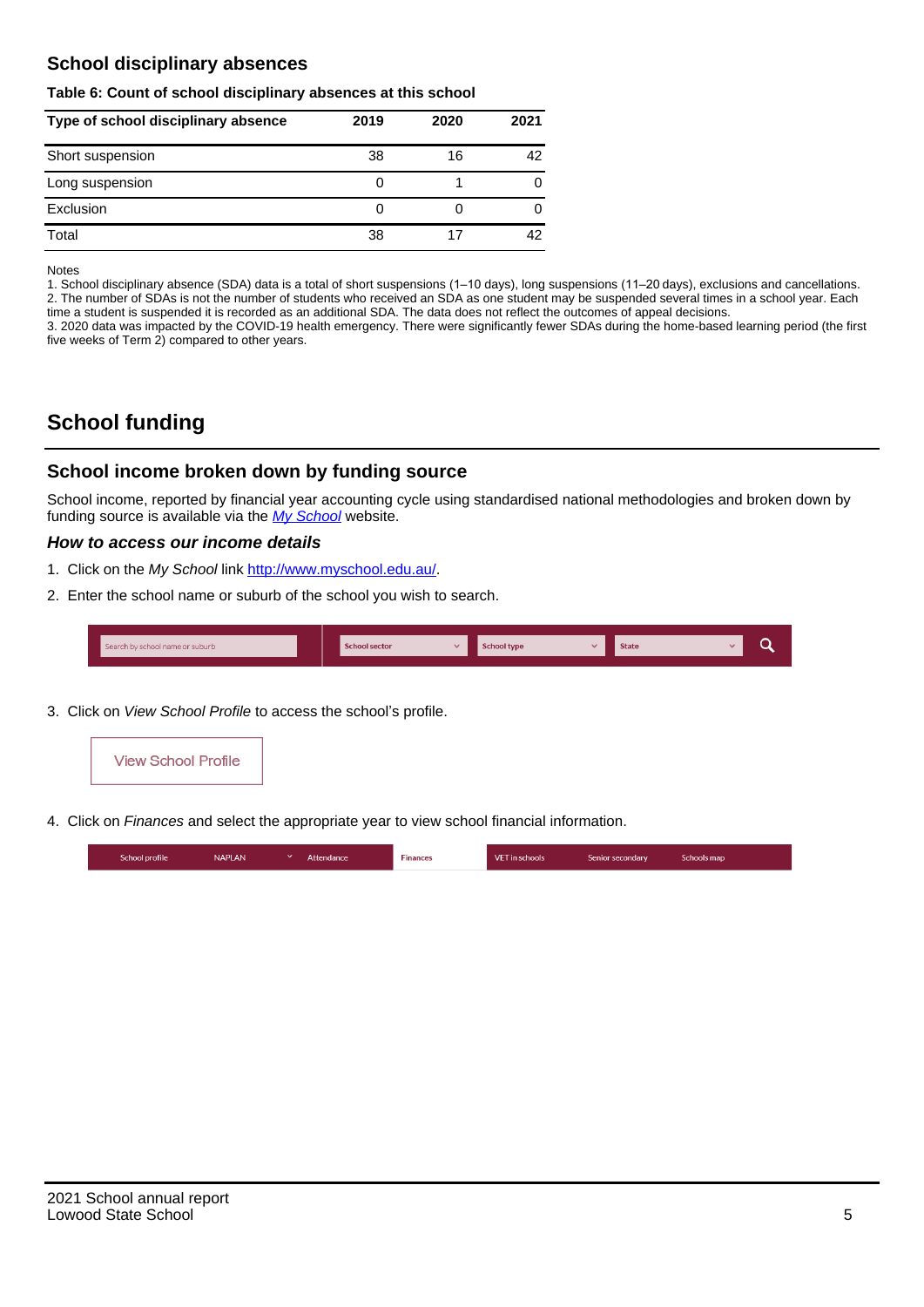# **Teacher standards and qualifications**

The Teacher registration eligibility requirements: Policy (p.1) states:

To be eligible for registration, a person must satisfy the Queensland College of Teachers (QCT) that they meet requirements regarding qualification and experience, or have otherwise met the requirements of the Australian Professional Standards for Teachers (APST). A person must also satisfy the QCT that they are suitable to teach and meet English language proficiency requirements. All these requirements are specified in the Act and the Education (Queensland College of Teachers) Regulation 2005 (the Regulation).

The qualifications required for teacher registration are successful completion of either -

- (a) a four-year initial teacher education program including teacher education studies of at least one year (e.g. a Bachelor of Education, or a double Bachelor degree in Science and Teaching) or
- (b) a one-year graduate initial teacher education program following a degree (e.g. a one-year Graduate Diploma of Education (Secondary) after a three-year Bachelor degree) or
- (c) another course of teacher education that the QCT is reasonably satisfied is the equivalent of (a) or (b). These are considered on a case-by-case basis.

For more information, please refer to the following link:

• <https://www.qct.edu.au/registration/qualifications>

# **Workforce composition**

## **Staff composition, including Indigenous staff**

#### **Table 7: Workforce composition for this school**

|                    |      | <b>Teaching staff</b> | Non-teaching staff |      |      |      | Indigenous staff |      |      |
|--------------------|------|-----------------------|--------------------|------|------|------|------------------|------|------|
| <b>Description</b> | 2019 | 2020                  | 2021               | 2019 | 2020 | 2021 | 2019             | 2020 | 2021 |
| Headcount          | 24   | 22                    | 22.                | 15   |      | 14   |                  |      |      |
| <b>FTE</b>         | 23   | 21                    | 21                 |      | 10   |      |                  |      |      |

Notes

1. Teaching staff includes school leaders.

2. Indigenous refers to Aboriginal and Torres Strait Islander people of Australia.

3. FTE = full-time equivalent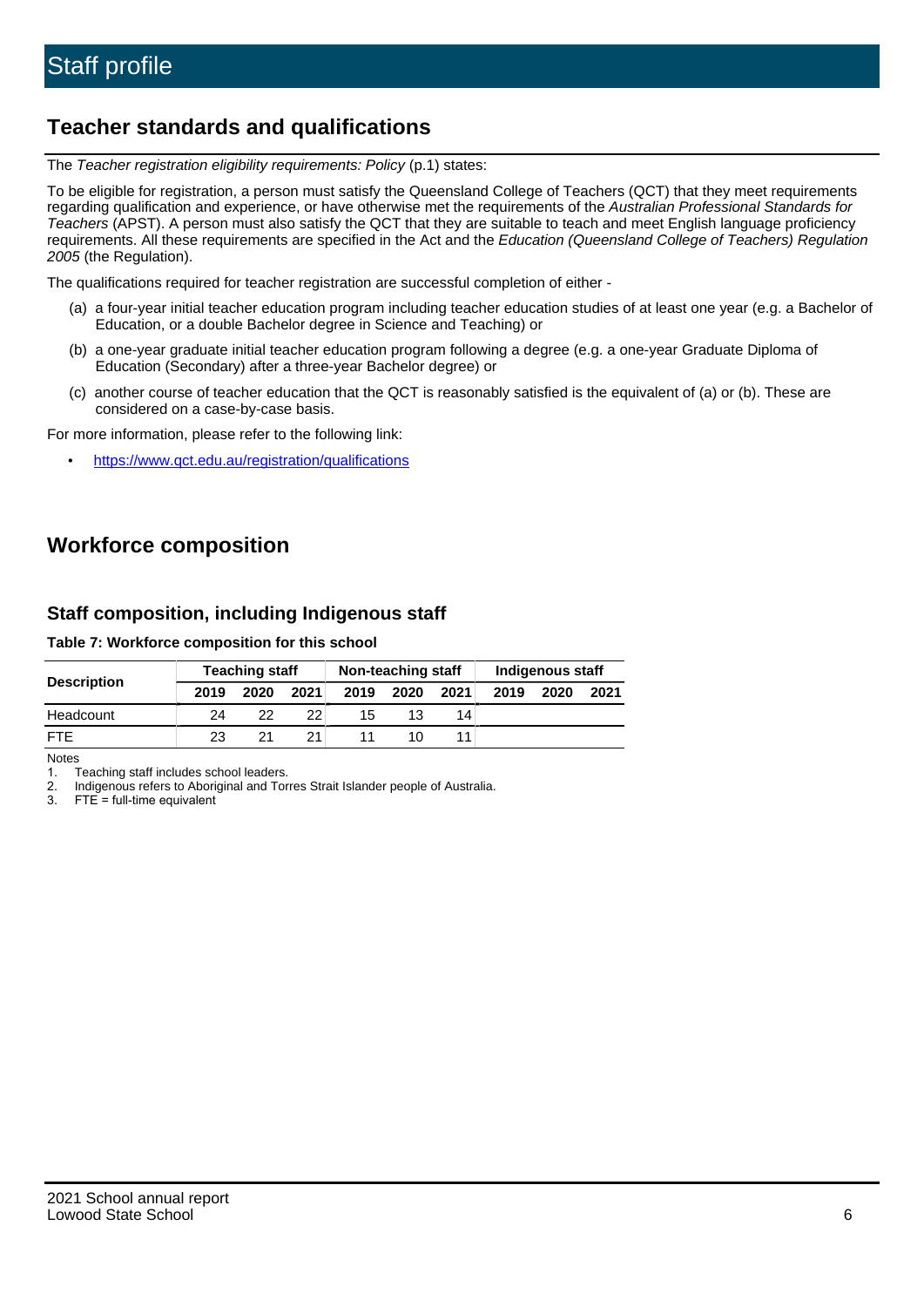# **Key student outcomes**

## **Student attendance**

Tables 8–9 show attendance rates at this school as percentages. In 2020, the COVID-19 health emergency affected student attendance in Queensland Government schools. Comparisons between 2020 and other years' attendance data should not be made.

#### **Table 8: Overall student attendance at this school**

| <b>Description</b>                                  | 2019 | 2020 | 2021 |
|-----------------------------------------------------|------|------|------|
| Overall attendance rate for students at this school | 90%  | 86%  | 88%  |

Notes

1. The attendance rate is the full- and part-time days attended as a percentage of enrolled school days.

2. Full-time students only.

#### **Table 9: Student attendance rates for each year level at this school**

| <b>Year Level</b> | 2019 | 2020 | 2021 |
|-------------------|------|------|------|
| Prep Year         | 91%  | 87%  | 90%  |
| Year <sub>1</sub> | 92%  | 87%  | 88%  |
| Year 2            | 94%  | 89%  | 90%  |
| Year <sub>3</sub> | 91%  | 86%  | 89%  |
| Year 4            | 86%  | 85%  | 89%  |
| Year 5            | 92%  | 84%  | 89%  |
| Year <sub>6</sub> | 88%  | 84%  | 82%  |

Notes

1. The attendance rate is the full- and part-time days attended as a percentage of enrolled school days.

2. Full-time students only.

3. DW = Data withheld to ensure confidentiality